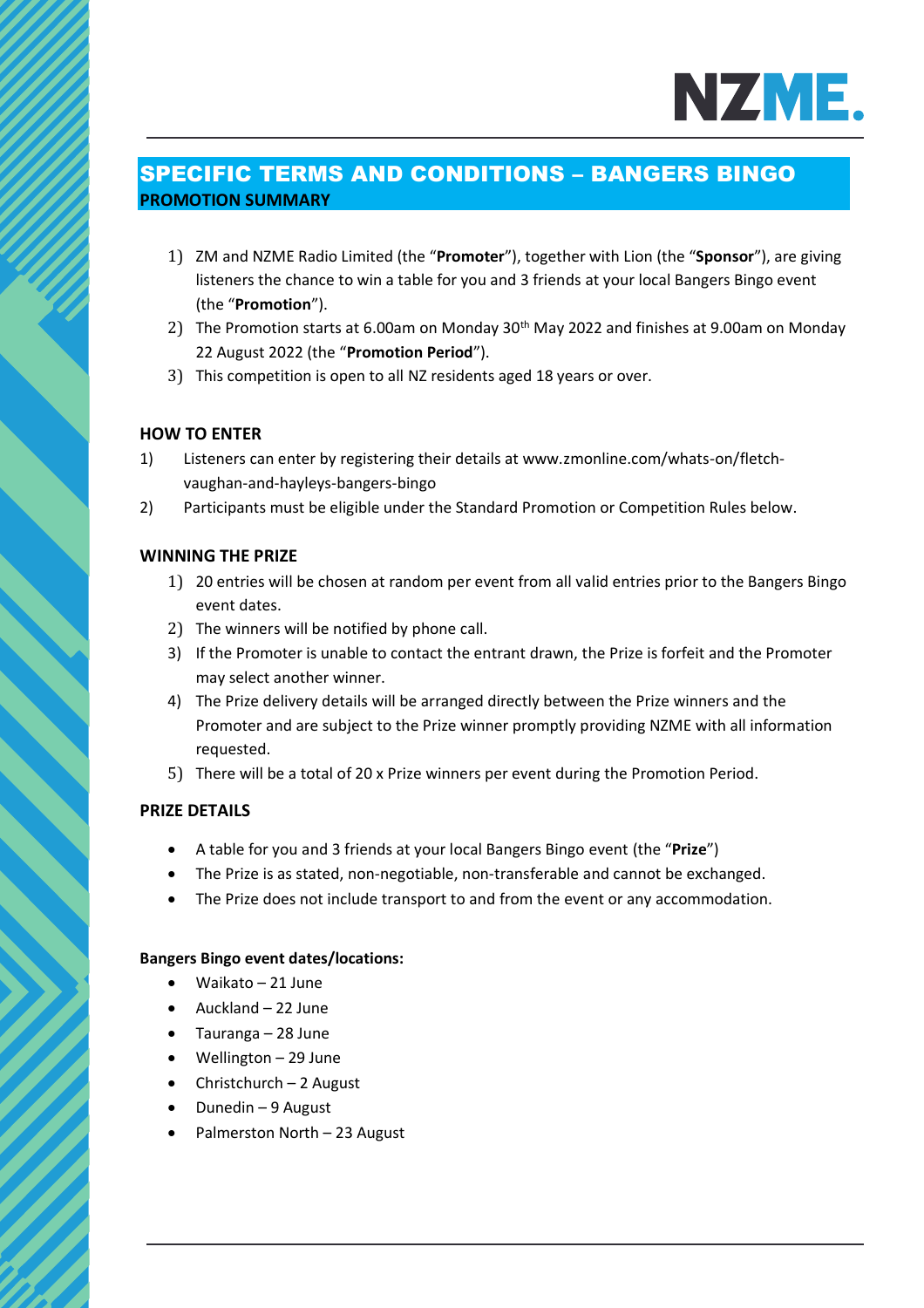### **OTHER**

- 1. The Prize winner is responsible for providing their correct contact details.
- 2. The Promoter takes no responsibility for any failure or delay in delivering the Prize but will provide all reasonable assistance in cases where the Prize is not received by the Prize winners.
- 3. The Prize will be forfeited if the Prize winner fails to provide their contact or validly claim the Prize within 5 days from the end of the Promotion Period.
- 4. These Terms and Conditions (including the Promotion Period) may be amended and the Promotion terminated at any time by the Promoter.
- 5. The Promoter's decisions on all entry and promotion matters are final and no correspondence will be entered into.
- 6. Entry into this Promotion is deemed to be acceptance of these terms and conditions.
- 7. Participants grant NZME permission to use their name, photograph, voice and film recordings in which they appear, in connection with the Promotion and for future promotion and marketing purposes and waive any claims to royalty, right or remuneration for such use. This includes the right to use on NZME's websites, Facebook pages, on air and other publications of NZME.
- 8. The Promoter and the Sponsor will collect and use, for the purposes of the Promotion, personal information from you (for example your email address and other contact details). Participants consent to the Promoter sharing their personal information with the Sponsor for the purposes of the Promotion and for the purpose of the Sponsor providing you with information about the Sponsor's products and services.
- 9. Any personal information provided to the Promoter and/ or Sponsor will be collected, held and used in accordance with the respective privacy policies of each:
	- [Promoter's privacy policy](https://www.nzme.co.nz/media/5ihfylhk/nzme-privacy-policy_may2021_v2.pdf)
- 10. You have the right to request access to and correction of your personal information (where such information is readily retrievable) by contacting the Promoter (zm@zmonline.co.nz)
- 11. The Promotion is subject to these Specific Terms and the Standard Promotion or Competition Rules below.
- 12. By entering into this Promotion you have agreed to accept these terms and conditions, the Promoter's website terms of access and privacy policy.
- 13. Please contact  $z$ m@zmonline.co.nz with any queries.

# STANDARD PROMOTION OR COMPETITION RULES

### **Definitions**

'NZME' means all companies in the NZME Group including but not limited to NZME Holdings Limited, NZME Publishing Limited, NZME Radio Limited, and all brands and operating companies controlled by or associated with those entities.

#### The **'Promoter'** is NZME. '**Disqualified Participants**' are:

- (a) all NZME employees, all employees of participating sponsors or promoters and/or advertising agencies and their Immediate Families;
- (b) all people under the age of 18 years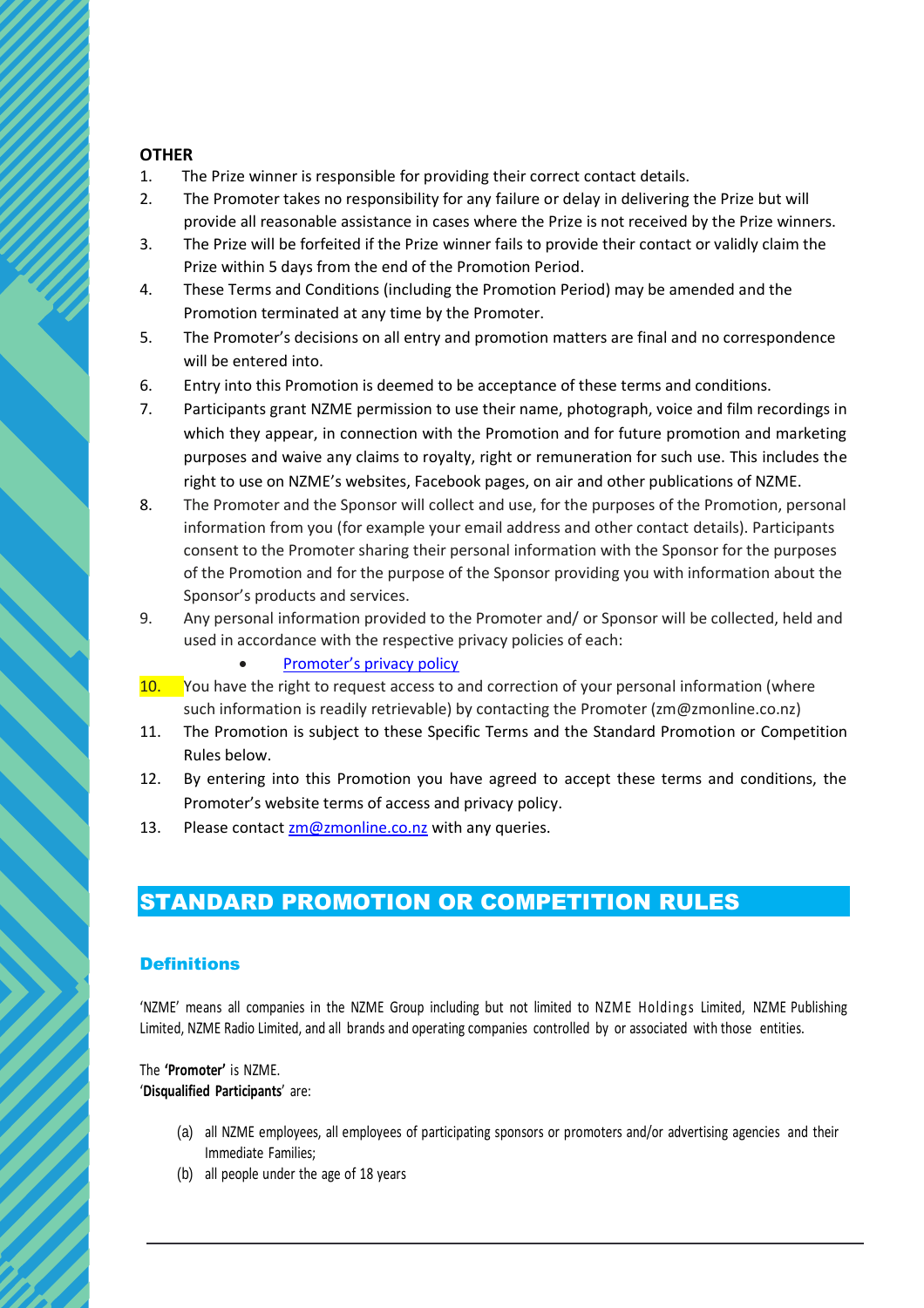(c) all people who have won a prize from the channel/station running this promotion in the last 14 days. If the previously won prize was valued at over \$1000 the winner must stand-down from entering for a period of 90 days.

'**Immediate Families**' include spouses, grandparents, parents, children, and grandchildren, whether by marriage, past marriages, remarriage, adoption, co-habitation or other family extension.

## **Entry**

- **1.** These Promotion or Competition Rules ('the **Rules**') apply to all NZME Promotions or Competitions (collectively the '**Promotion**') conducted on or off air and by means of any medium – o n line, radio, print, or a connected device. The Rules may change from time to time.
- **2.** If a particular Promotion has specific rules or terms ('the ' **Specific Rules**') those Specific Rules will apply if there is any inconsistency with the Rules.
- **3.** Unless otherwise stated in the Specific Rules registration, entry or vote is limited to 1 per person. Where multiple registrations, entries or votes are acceptable, each must be made separately.
- 4. Entry into the Promotion is deemed to be acceptance of the Rules and the Specific Rules and confirmation that the entrant has the necessary authority (for example from the bill payer or owner of a telephone) to enter the Promotion.
- **5.** No purchase is necessary to win or participate in the Promotion, unless specified in the Specific Rules.
- **6.** The Promotion is open to New Zealand Residents only. Disqualified Participants may not enter in the Promotion.
- **7.** NZME reserves the right to exclude any person from participating in the Promotion on reasonable grounds.
- **8.** NZME reserves the right to refuse to award any prize to an entrant who NZME decides (in its sole discretion) has violated the Rules (including the Specific Rules), gained unfair advantage in participating in the Promotion or won using fraudulent means.
- **9.** By participating, entrants grant NZME exclusive permission to use their names, characters, photographs, videos, voices and likeness in connection with the Promotion and for future promotion and marketing purposes and waive any claims to royalty, right or remuneration for such use.
- **10.** All entrant personal details must be valid and up to date and will be held by NZME and may be used for the purpose of the Promotion and for future promotion and marketing purposes in accordance with NZME Privacy Policy (see www.NZME.co.nz) unless otherwise directed by contestants at the time of entry.
- **11.** You consent to NZME sharing the personal information you have provided upon entry into this competition with third parties as required in order to provide the prize to you.
- **12.** Personal information provided at the time of entry is presumed to be true and, in the case of text or email notification – active, through to and beyond the date of the Promotion's completion.
- **13.** Where the Promotion involves texting, the following apply:
	- a) Standard sms text charges will apply, unless otherwise stated in the Specific Rules and will depend on the entrant's particular plan or agreement with their phone service provider;
	- b) Any form of automated text message is invalid;
	- c) The telephone number from which the entry was made will be stored in a database. The entrant has a two-business-day period from the time of entry to request removal from the database. If no request is made it is deemed acceptance that the information can be used for future promotion and marketing purposes; and
	- d) NZME takes no responsibility for text costs incurred after the Promotion has closed as stipulated in the Specific Rules.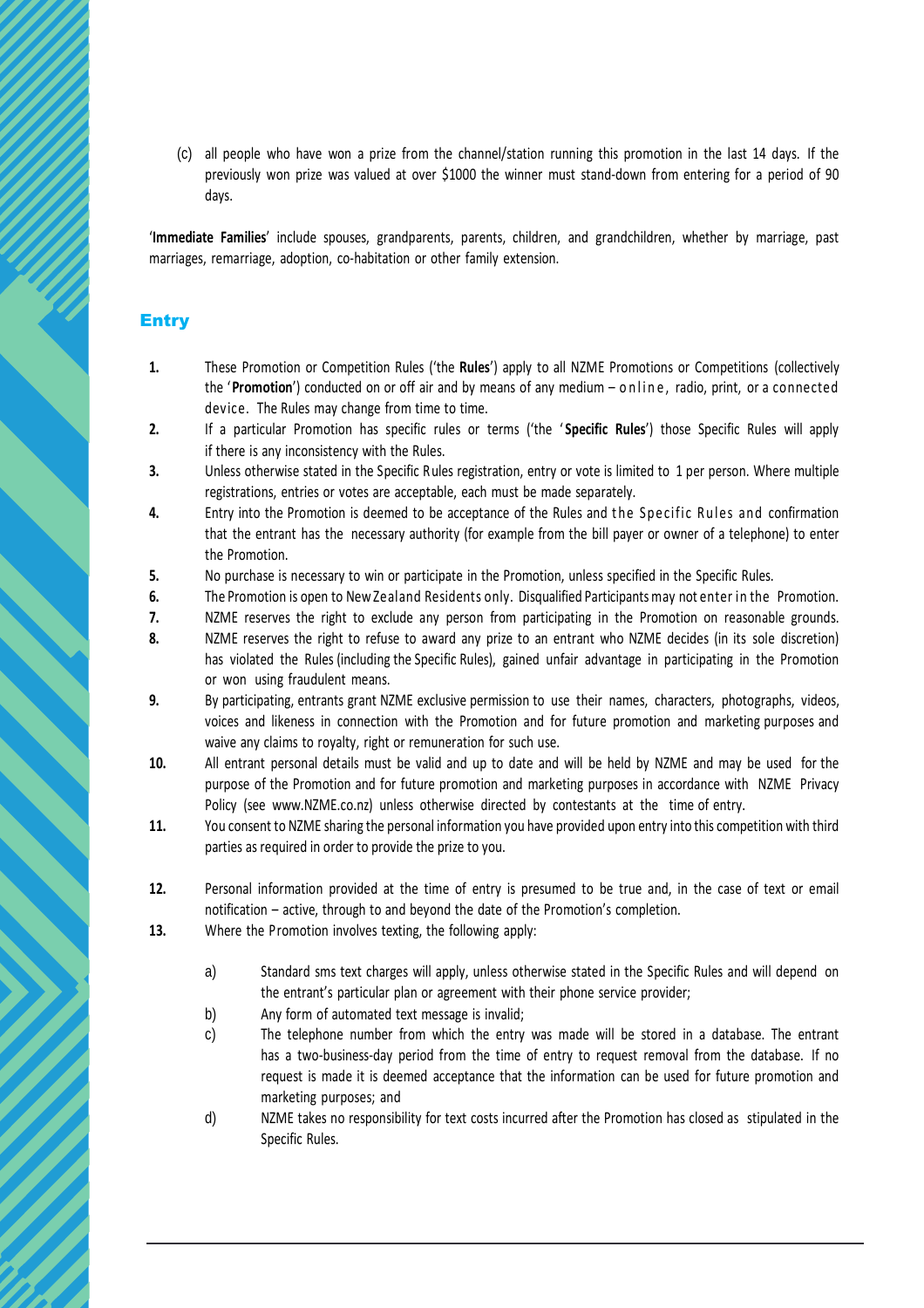### Winning the Prize

- **14.** Only the person who originally entered the Promotion can be awarded the prize (the '**Winner**').
- **15.** The Winner will be determined in the manner set out in the Rules or the Specific Rules if not specified then as determined by the Promoter who shall for this purpose be deemed the judge (the '**Judge**').
- **16.** The Judge's determination of the Winner will be final and no correspondence will be entered into.
- **17.** The Winner will be notified by email, phone (voice or text), mail or in person and must be available for the preparation of all publicity that may be required by NZME. Where attempts to contact the Winner fail (eg when the Winner cannot be contacted by phone after three attempts or mail sent is returned) the Judge will select another winner. If, after successful notification, the prize is not collected within two months of being announced it will be regarded as forfeit. (Note: 3 attempts to contact the Winner will include individual calls to any numbers provided at the time of entry. However, should the prize's total worth equal less than NZD\$250 and be a liveto-air draw, only one failed attempt at contact will be acceptable before the Judge selects another winner.)
- **18.** The Prize is not redeemable for cash or transferable. No other family members, friends, office associates or any other person will be able to participate on the Winner's behalf. In the event that the Prize specified in the Competition becomes unavailable for any reason the Promoter may substitute a prize of like or equal value.
- **19.** Where the Winner is required to claim the prize in person, they must provide proper identification (eg driver's licence, passport, birth certificate). If the Winner is under the age of 18 years their parent or legal guardian must accompany the Winner or give their prior written consent to the award of the Prize.
- **20.** The Winner takes the Prize entirely at his/her own risk and indemnifies NZME in respect of any claim for any accident, injury, property damage or loss of life that may occur in connection with the prize. The Winner is responsible for all insurance, tax or other costs that may be associated with the Prize. Where the Prize has associated terms and conditions the Winner accepts the Prize subject to those terms and conditions and restrictions.
- **21.** Where the Prize includes air travel and/or accommodation, either international or domestic (the '**Travel Prize**'):
	- (1) the Winner MUST have valid documentation, including but not limited to valid passports and Visas, which meet the requirements of immigration and other government authorities at every destination.
		- (a) Any fines, penalties, payments or expenditures incurred as a result of such documents not meeting the requirements of those authorities (including any costs associated with delay, will be the sole responsibility of the Winner).
		- (b) When the Travel Prize includes travel to or through the United States, it is the Winner's responsibility when travelling into or through (transiting included) the United States under the Visa Waiver Program to apply for an Electronic System for Travel Authorisation (ESTA) no later than 72 hours prior to departure if required. The winner must visit the US Department of Homeland Security website and fill in the required information. The cost of the ESTA is the sole responsibility of the Winner.
		- (2) The Winner and their travelling companion (if applicable) must travel together at all times. The Winner is responsible for transport from their residence to their nearest international airport for flight departure and from their nearest international airport to their residence upon returning to New Zealand.
		- (3) Flight tickets are available on the regular scheduled services of each airline and are subject to seasonal embargos. The flight itinerary may have to be adjusted depending on the airline's departure city and their current flight schedule. Unless otherwise specified, the air travel is economy class.
		- (4) Any changes to travel dates or additional accommodation outside the travel period specified in the Travel Prize details, made by the winner, which incur additional costs, are to be paid by the Travel Prize winner.
		- (5) Unless explicitly stated in the Specific Rules, the Winner will be responsible for expenses including, but not limited to, spending money, meals, drinks, transport, laundry charges, activities, incidentals, taxes (excluding departure and any other flight associated taxes included within the Travel Prize), gratuities, services charges, passports, visas, travel insurance and all other ancillary costs associated with redeeming the Travel Prize. The Winner must obtain travel insurance to protect themselves against additional costs incurred in the event of unforeseen circumstances.
		- (6) The Travel Prize is not transferable or exchangeable and cannot be redeemed for cash. The Travel Prize must be taken as stated in the Specific Rules and no compensation will be payable if the Winner is unable to use